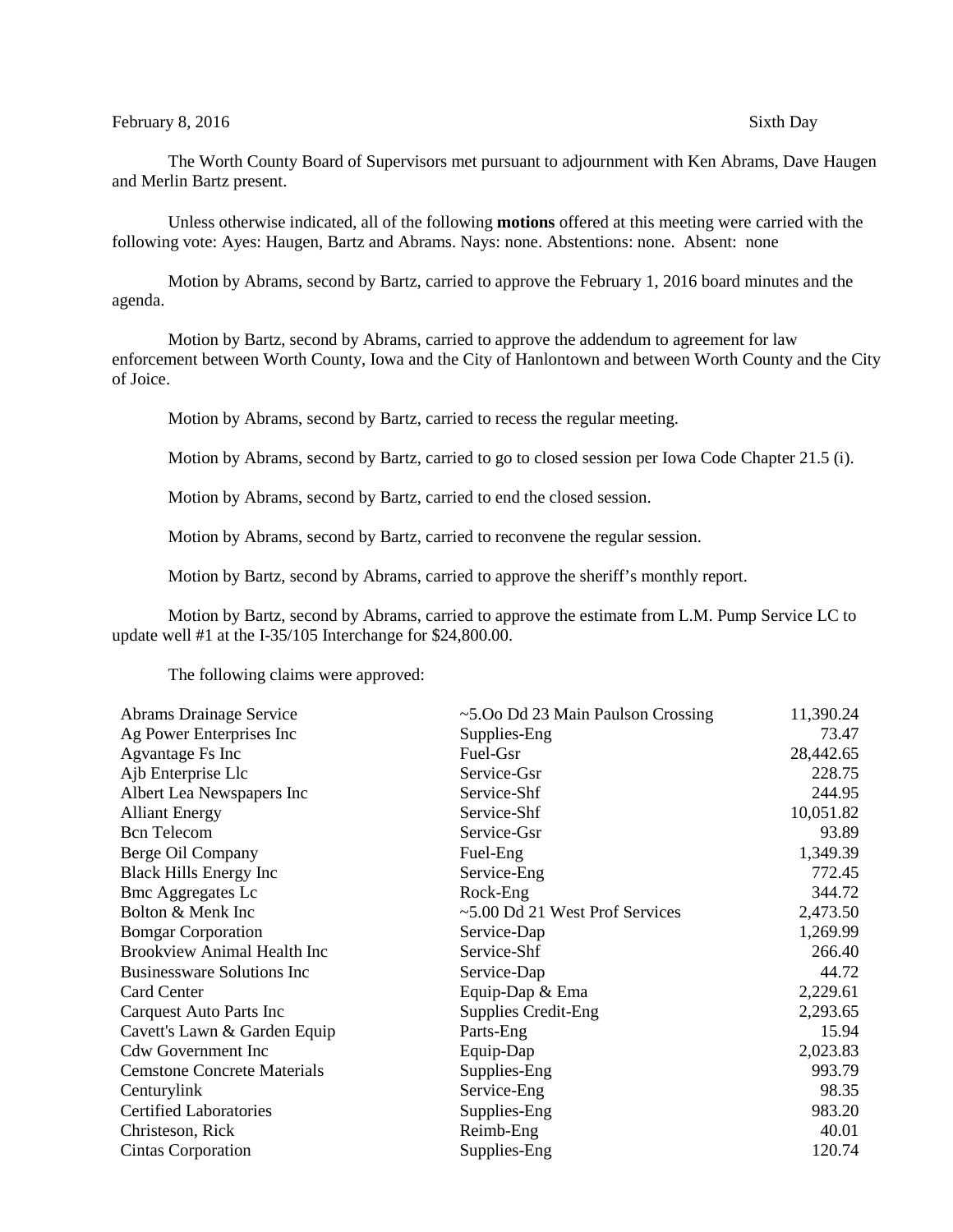| <b>City Of Kensett</b>               | Service-Eng                   | 44.90    |
|--------------------------------------|-------------------------------|----------|
| City Of Manly                        | Service-Eng                   | 43.71    |
| City Of Northwood                    | Service-Con                   | 394.51   |
| <b>Class C Solutions Group</b>       | Supplies-Eng                  | 1,645.37 |
| <b>Cnh Capital Prod Plus Account</b> | Parts-Con                     | 126.50   |
| Corporate Warehouse Supply           | Supplies-Trs                  | 1,819.50 |
| Crysteel Truck Equipment Inc         | Parts-Eng                     | 144.00   |
| Culligan Of Mason City               | Service-Gsr                   | 335.50   |
| Dave Syverson Inc                    | Parts-Eng                     | 798.35   |
| Dick's Place Body & Tow              | Service-Eng                   | 300.00   |
| <b>Eilertson Repair</b>              | Service-Con                   | 513.00   |
| Erlandson, Alex                      | Reimb-Shf                     | 7.90     |
| <b>Fastenal Company</b>              | Parts-Eng                     | 89.63    |
| Geneva Appliance Service Inc         | Service-Shf                   | 230.00   |
| Goodwin Law Office, Pc               | ~5.00 Dd23 Main Prof Services | 115.50   |
| Goveonnection Inc                    | Equip-Dap                     | 2,667.12 |
| Greve Law Office                     | Exp-Aty                       | 128.50   |
| Hanson, Gary                         | Reimb-Eng                     | 150.00   |
| Hanson, Jacob                        | Reimb Exp-Trs                 | 225.65   |
| Harris, Dedra                        | Mileage-Drng                  | 165.00   |
| Haugen, David                        | Mileage-Sup                   | 88.00    |
| <b>Healthworks</b>                   | Service-Eng                   | 243.00   |
| <b>Helps Drain Cleaning</b>          | Service-Eng                   | 150.00   |
| Huber Supply Co Inc                  | Service-Eng                   | 152.50   |
| Ia Prison Industries                 | Supplies-Eng                  | 1,564.10 |
| Isac                                 | Edu-Eng                       | 510.00   |
| Itsavvy Llc                          | Equip-Dakp                    | 1,676.47 |
| J & J Machining Welding & Fabr       | Service-Eng                   | 224.97   |
| J & J Medical                        | Supplies-Phd                  | 895.00   |
| Joe's Collision & Performance        | Service-Shf                   | 847.71   |
|                                      |                               |          |
| <b>Johnson County Auditor</b>        | Equip-Aud                     | 1,147.39 |
| <b>Johnson Sanitary</b>              | Supplies-Gsr<br>Service-Vaf   | 76.00    |
| <b>Johnson Vinyl Graphics</b>        | Rent-Soc                      | 40.00    |
| Joyner, Julie                        |                               | 279.00   |
| <b>Knudtson Automotive Service</b>   | Service-Shf                   | 887.54   |
| Lake Mills Lumber Co                 | Supplies-Eng                  | 67.00    |
| Larsen Plumbing & Heating Inc        | Service-Gsr                   | 80.00    |
| <b>Lawson Products Inc</b>           | Supplies-Con                  | 2,918.75 |
| Linn County Sheriffs Office          | Service-Juj                   | 20.36    |
| Mail Services Llc                    | Service-Trs                   | 248.24   |
| Marco Technologies Llc               | Service-Phd                   | 6,717.25 |
| Matt Parrott/Storey Kenworthy        | Supplies-Trs                  | 55.02    |
| Matthew Bender & Co, Inc             | Supplies-Vaf                  | 301.11   |
| Mc2 Inc                              | Equip-Wat                     | 2,612.95 |
| Mediacom                             | Service-Gsr                   | 1,594.35 |
| Mercy Medical Center-North Ia        | Service-Mex                   | 170.00   |
| Midwest Wheel Companies Inc          | Supplies-Eng                  | 298.85   |
| Napa Auto Parts                      | Supplies-Eng                  | 7.98     |
| <b>Next Generation Technologies</b>  | Service-Mha                   | 325.00   |
| Niacc                                | Edu-Eng                       | 40.00    |
| Northwood Anchor Inc                 | Service-Rec                   | 216.00   |
| Northwood Lumber                     | Supplies-Eng                  | 81.75    |
| Northwood Sanitation Llc             | Service-Gsr                   | 181.50   |